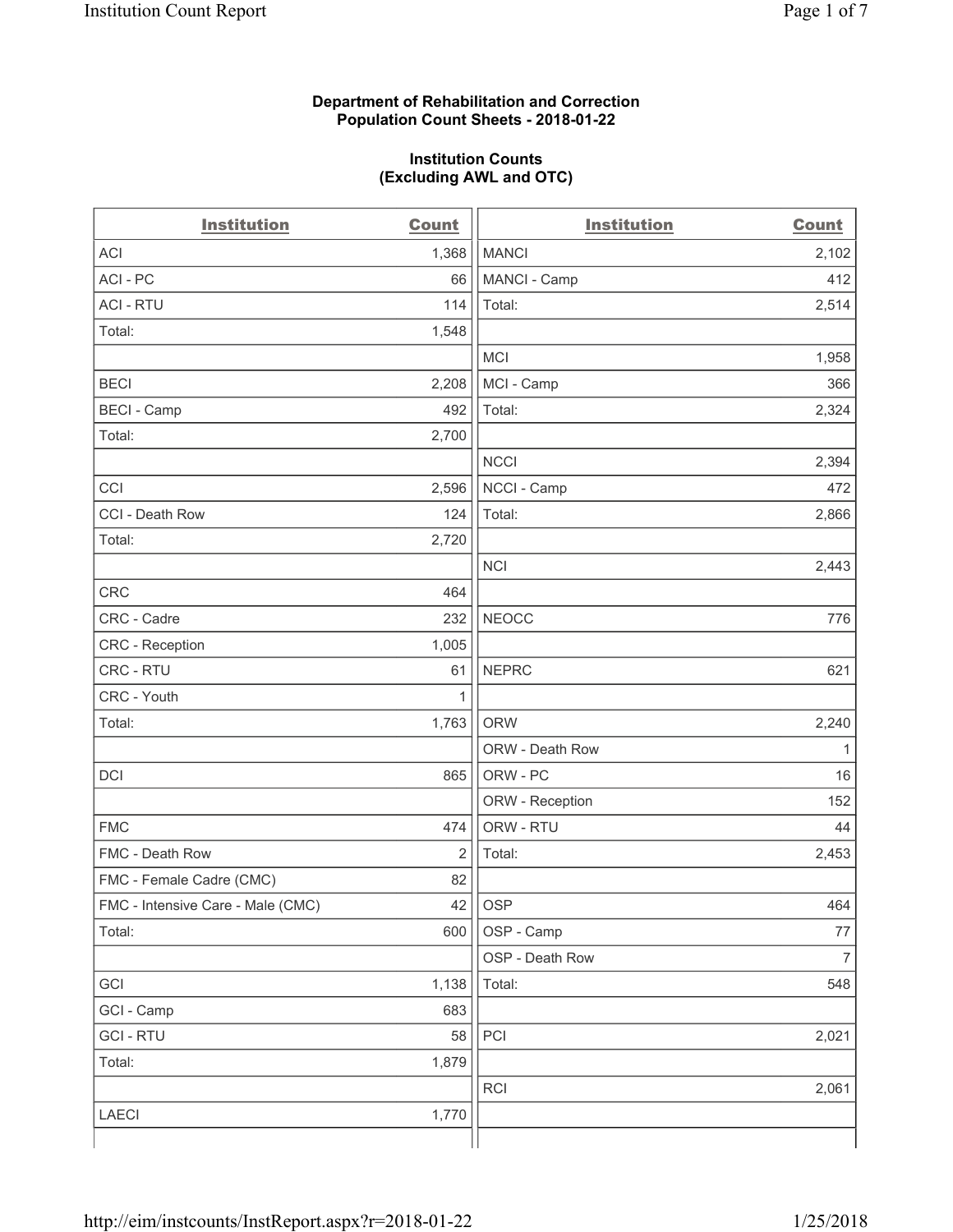|                          |       | <b>RICI</b> | 2,631                              |
|--------------------------|-------|-------------|------------------------------------|
| <b>LECI</b>              | 2,121 |             |                                    |
| LECI - Camp              | 147   | SCI         | 1,684                              |
| Total:                   | 2,268 |             |                                    |
|                          |       | SOCF        | 1,156                              |
| LOCI                     | 2,186 | SOCF - RTU  | 36                                 |
|                          |       | Total:      | 1,192                              |
| LORCI                    | 253   |             |                                    |
| LORCI - Cadre            | 143   | <b>TCI</b>  | 973                                |
| <b>LORCI - Reception</b> | 931   | TCI - Camp  | 426                                |
| Total:                   | 1,327 | Total:      | 1,399                              |
|                          |       |             |                                    |
| <b>MACI</b>              | 1,108 | <b>TOCI</b> | 500                                |
| MACI - Minimum           | 1,223 | TOCI - PC   | 90                                 |
| Total:                   | 2,331 | Total:      | 590                                |
|                          |       |             |                                    |
|                          |       | <b>WCI</b>  | 1,270                              |
|                          |       | WCI - RTU   | 35                                 |
|                          |       | Total:      | 1,305                              |
|                          |       |             |                                    |
|                          |       |             | <b>Total Population:</b><br>49,385 |

\* The Total Population includes 30 Offenders with Reason Codes 30 & 31. \*\* The Total Population includes 37 Offenders with Reason Code 0A.

## **Male Population by Security Level (Include AWL and Exclude OTC)**  *Error calculating Totals for this secion.*

#### **Female Population by Institution (Include AWL and Exclude OTC)**

| <b>Institution</b>       | <b>Body</b> | <b>AWL</b>   | $(-OTC)$ | <b>Total</b> |
|--------------------------|-------------|--------------|----------|--------------|
| <b>DCI</b>               | 865         | 13           | 11       | 867          |
| <b>FMC</b>               | 21          | 2            | O        | 23           |
| FMC - Female Cadre (CMC) | 82          | 0            | 0        | 82           |
| <b>NEPRC</b>             | 620         | 9            | 4        | 625          |
| <b>ORW</b>               | 2,239       | 37           | 18       | 2,258        |
| ORW - Death Row          |             | 0            | O        |              |
| ORW - PC                 | 16          | 0            | 0        | 16           |
| ORW - Reception          | 152         | 0            |          | 152          |
| ORW - RTU                | 44          | $\mathbf{0}$ | 0        | 44           |
| <b>Total Female</b>      | 4,040       | 61           | 33       | 4,068        |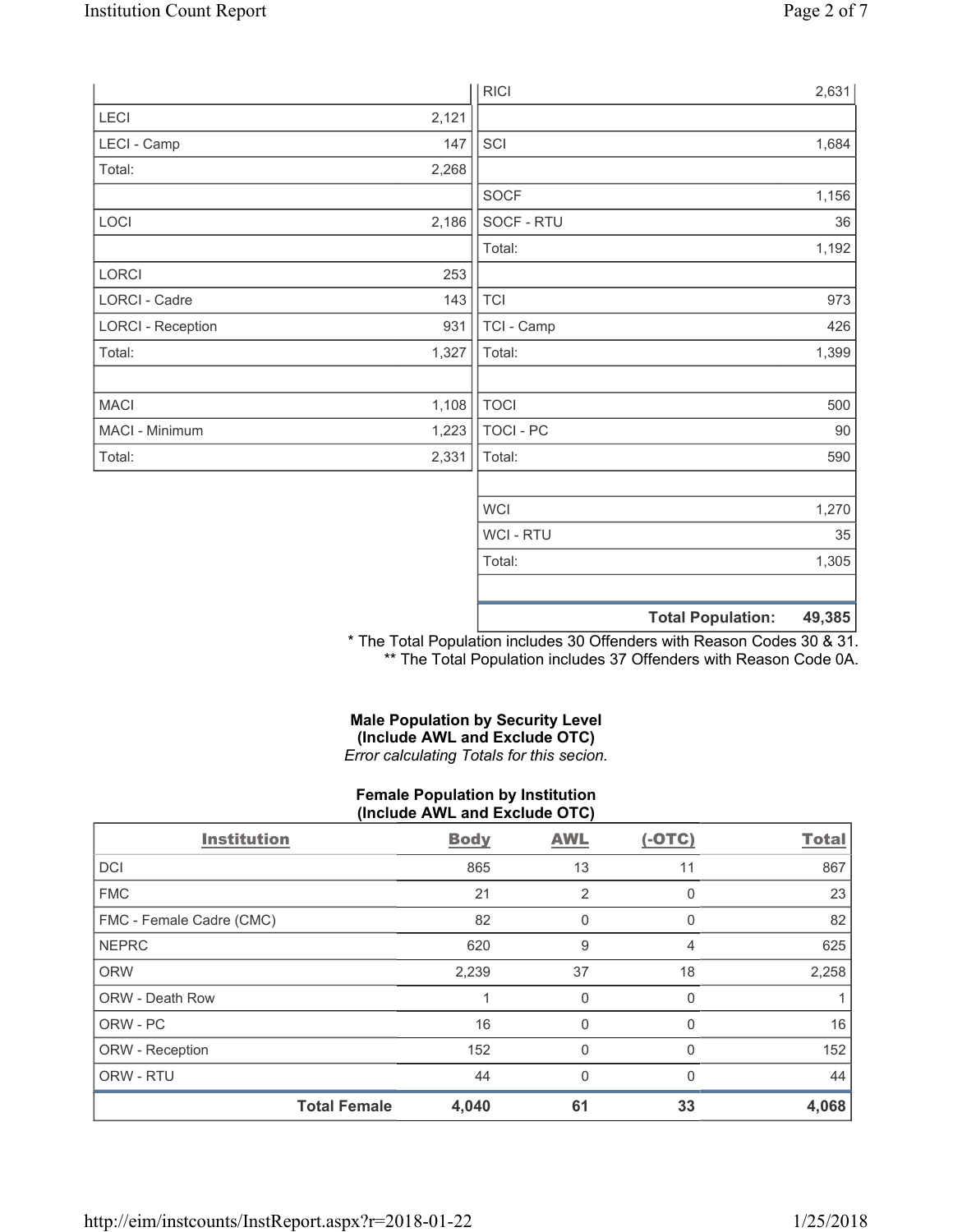| <b>Institution</b>   | <b>Body</b>    | <b>AWL</b>  | $(-OTC)$ | <b>Total</b>   |
|----------------------|----------------|-------------|----------|----------------|
| ACI                  | 1              | $\mathbf 0$ | $\Omega$ |                |
| <b>BECI</b>          |                | $\mathbf 0$ | $\Omega$ |                |
| ${\sf CRC}$          | $\overline{2}$ | $\mathbf 0$ | $\Omega$ | 2              |
| LECI                 | $\overline{2}$ | $\mathbf 0$ | $\Omega$ | $\overline{2}$ |
| LORCI                |                | $\mathbf 0$ | $\Omega$ |                |
| OSP                  | 45             |             |          | 45             |
| <b>RCI</b>           | 1              | $\mathbf 0$ | $\Omega$ |                |
| SCI                  |                | 0           | $\Omega$ |                |
| SOCF                 | $30\,$         | 3           | 3        | $30\,$         |
| SOCF - RTU           | 3              | 0           | $\Omega$ | 3              |
| <b>TCI</b>           | 1              | $\mathbf 0$ | $\Omega$ |                |
| <b>TOCI</b>          | 5              | 0           | $\Omega$ | 5              |
| <b>Total Level 5</b> | 93             | 4           | 4        | 93             |

## **Male Population by Institution: Security Level 5 (Include AWL and Exclude OTC)**

# **Male Population by Institution: Security Level 4 (Include AWL and Exclude OTC)**

| <b>Institution</b>       | <b>Body</b>    | <b>AWL</b>          | $(-OTC)$            | <b>Total</b>              |
|--------------------------|----------------|---------------------|---------------------|---------------------------|
| ACI                      | $10$           | 1                   | $\mathbf 0$         | 11                        |
| <b>BECI</b>              | $\mathbf 1$    | $\mathbf{1}$        | 1                   | 1                         |
| CCI                      | $\overline{2}$ | $\mathsf{O}\xspace$ | $\mathsf{O}\xspace$ | $\sqrt{2}$                |
| CRC                      | 34             | 1                   |                     | 34                        |
| CRC - Reception          | 5              | 1                   | $\mathbf 0$         | $6\phantom{1}$            |
| CRC - RTU                | 8              | $\mathsf{O}\xspace$ | $\mathbf 0$         | $\,8\,$                   |
| ${\sf FMC}$              | 1              | 0                   | $\mathbf 0$         | 1                         |
| <b>LAECI</b>             | $\sqrt{5}$     | $\mathsf{O}\xspace$ | $\mathsf{O}\xspace$ | $\sqrt{5}$                |
| LECI                     | 45             | $\mathsf{O}\xspace$ | $\mathsf{O}\xspace$ | 45                        |
| LOCI                     | $\,8\,$        | 0                   | $\mathsf{O}\xspace$ | 8                         |
| LORCI                    | 21             | 5                   | 5                   | 21                        |
| LORCI - Cadre            | $\overline{2}$ | $\mathsf{O}\xspace$ | $\mathsf{O}\xspace$ | $\overline{2}$            |
| <b>LORCI - Reception</b> | $\mathfrak{S}$ | 0                   | $\mathsf{O}\xspace$ | $\sqrt{3}$                |
| <b>MACI</b>              | 48             | 0                   | $\mathbf 0$         | 48                        |
| <b>MANCI</b>             | 66             | $\overline{2}$      | $\overline{2}$      | 66                        |
| MCI                      | $\,6\,$        | $\mathsf{O}\xspace$ | $\mathbf 0$         | $6\phantom{1}6$           |
| <b>NCCI</b>              | $\sqrt{3}$     | $\mathsf 0$         | $\mathsf{O}\xspace$ | $\ensuremath{\mathsf{3}}$ |
| <b>NCI</b>               | $\overline{4}$ | 0                   | $\mathbf 0$         | 4                         |
| <b>OSP</b>               | 412            | $\overline{2}$      | $\overline{2}$      | 412                       |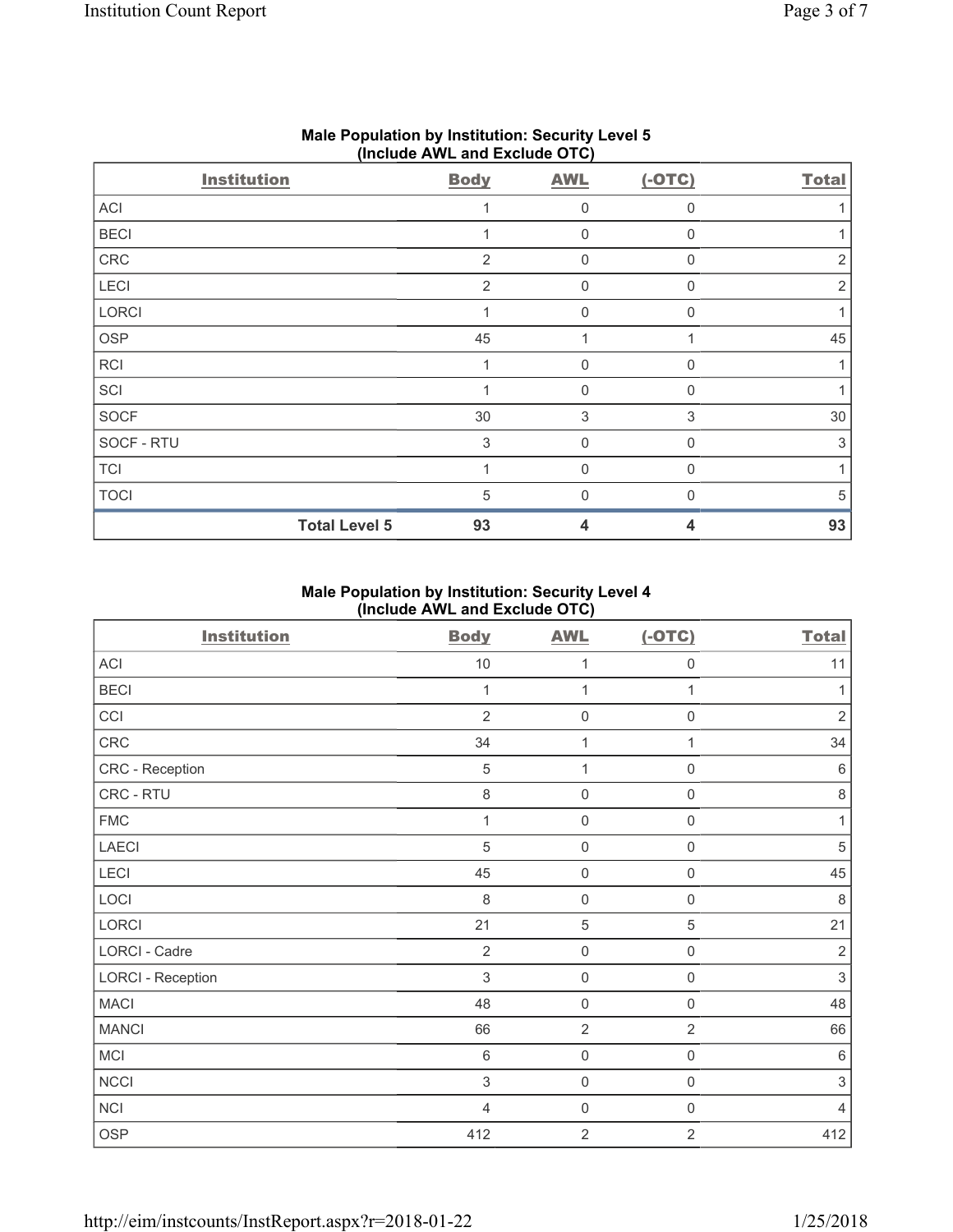| PCI         |                      | 1     | $\mathbf 0$    | $\Omega$       |       |
|-------------|----------------------|-------|----------------|----------------|-------|
| <b>RCI</b>  |                      | 12    | 0              | 0              | 12    |
| <b>RICI</b> |                      | 10    | 0              | 0              | $10$  |
| SCI         |                      | 1     | 0              | <sup>0</sup>   |       |
| SOCF        |                      | 1,112 | 7              | 7              | 1,112 |
| SOCF - RTU  |                      | 33    | 0              | $\Omega$       | 33    |
| <b>TCI</b>  |                      | 11    | $\overline{2}$ | 2              | 11    |
| TCI - Camp  |                      |       | 0              | $\mathbf 0$    |       |
| <b>TOCI</b> |                      | 480   | $\overline{2}$ | $\overline{2}$ | 480   |
| TOCI - PC   |                      | 16    | 0              | O              | 16    |
| <b>WCI</b>  |                      | 16    |                |                | 16    |
| WCI - RTU   |                      | 9     | и              |                | 9     |
|             | <b>Total Level 4</b> | 2,386 | 26             | 24             | 2,388 |

### **Male Population by Institution: Security Level 3 (Include AWL and Exclude OTC)**

| <b>Institution</b>                | <b>Body</b>    | <b>AWL</b>          | $(-OTC)$            | <b>Total</b>              |
|-----------------------------------|----------------|---------------------|---------------------|---------------------------|
| <b>ACI</b>                        | 14             | 1                   | $\mathbf{1}$        | 14                        |
| ACI - PC                          | $\overline{2}$ | $\mathbf 0$         | $\mathsf 0$         | $\overline{2}$            |
| <b>BECI</b>                       | $\mathbf{1}$   | $\mathbf 0$         | $\mathsf 0$         | 1                         |
| CCI                               | $\mathbf{1}$   | $\mathbf 0$         | $\mathbf 0$         | 1                         |
| <b>CRC</b>                        | 93             | $\mathbf{3}$        | $\mathsf 3$         | 93                        |
| CRC - Cadre                       | 127            | $\mathbf 0$         | $\mathsf 0$         | 127                       |
| CRC - Reception                   | 654            | $\hbox{9}$          | $\overline{7}$      | 656                       |
| CRC - RTU                         | 47             | $\mathsf{O}\xspace$ | $\mathsf 0$         | 47                        |
| CRC - Youth                       | $\mathbf{1}$   | $\mathsf{O}\xspace$ | $\mathsf 0$         | 1                         |
| <b>FMC</b>                        | $\mathfrak{S}$ | $\mathbf 0$         | $\mathsf 0$         | $\mathfrak{S}$            |
| FMC - Intensive Care - Male (CMC) | $\sqrt{3}$     | $\mathsf{O}\xspace$ | $\mathsf 0$         | $\ensuremath{\mathsf{3}}$ |
| GCI                               | $\mathbf{1}$   | $\mathbf 0$         | $\mathsf 0$         | 1                         |
| <b>LAECI</b>                      | 12             | $\mathbf 0$         | $\mathbf 0$         | 12                        |
| LECI                              | 2,071          | 24                  | 20                  | 2,075                     |
| <b>LORCI</b>                      | 45             | 30                  | 29                  | 46                        |
| <b>LORCI - Cadre</b>              | 84             | $\mathbf 0$         | $\mathsf 0$         | 84                        |
| <b>LORCI - Reception</b>          | 460            | $\mathbf{1}$        | $\mathsf 0$         | 461                       |
| <b>MACI</b>                       | 973            | $\boldsymbol{9}$    | $\mathsf 3$         | 979                       |
| <b>MANCI</b>                      | 2,015          | 17                  | 14                  | 2,018                     |
| <b>NCCI</b>                       | 15             | $\mathsf{O}\xspace$ | $\mathsf 0$         | 15                        |
| <b>NCI</b>                        | $\mathbf 1$    | $\mathbf 0$         | $\mathsf 0$         | 1                         |
| <b>NEOCC</b>                      | 775            | $\overline{5}$      | 5                   | 775                       |
| <b>OSP</b>                        | 4              | $\mathsf{O}\xspace$ | $\mathsf{O}\xspace$ | $\overline{4}$            |
|                                   |                |                     |                     |                           |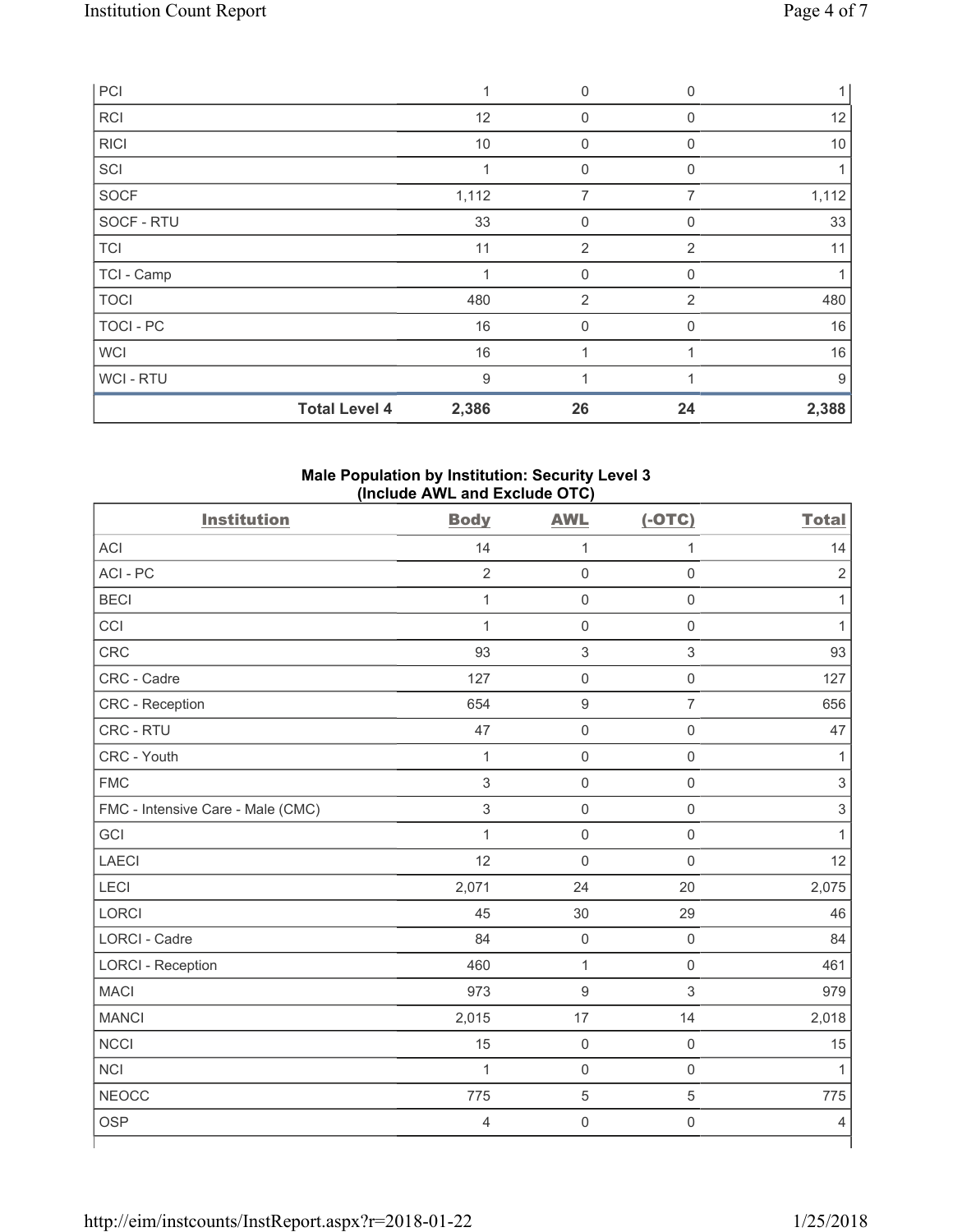| PCI            |                      | 33     | $\overline{2}$ |     | 34     |
|----------------|----------------------|--------|----------------|-----|--------|
| <b>RCI</b>     |                      | 1,832  | 13             | 13  | 1,832  |
| <b>RICI</b>    |                      | 9      | 0              |     | 9      |
| SOCF           |                      | 12     | 0              |     | 12     |
| <b>TCI</b>     |                      | 919    | 9              | 8   | 920    |
| <b>TOCI</b>    |                      | 15     |                |     | 15     |
| TOCI - PC      |                      | 74     | 0              |     | 74     |
| <b>WCI</b>     |                      | 1,251  | 16             | 15  | 1,252  |
| <b>WCI-RTU</b> |                      | 24     | 0              | 0   | 24     |
|                | <b>Total Level 3</b> | 11,571 | 140            | 120 | 11,591 |

## **Male Population by Institution: Security Level 2 (Include AWL and Exclude OTC)**

| <b>Institution</b>                | <b>Body</b>    | <b>AWL</b>          | $(-OTC)$            | <b>Total</b>   |
|-----------------------------------|----------------|---------------------|---------------------|----------------|
| <b>ACI</b>                        | 708            | $\overline{7}$      | $\overline{5}$      | 710            |
| ACI-PC                            | 62             | $\mathsf{O}\xspace$ | $\mathsf{O}\xspace$ | 62             |
| <b>ACI - RTU</b>                  | 79             | $\mathbf 0$         | $\mathsf 0$         | 79             |
| <b>BECI</b>                       | 1,417          | 25                  | 17                  | 1,425          |
| CCI                               | 1,962          | 11                  | $10$                | 1,963          |
| <b>CRC</b>                        | 168            | $\overline{7}$      | $\overline{7}$      | 168            |
| CRC - Cadre                       | 105            | $\mathsf{O}\xspace$ | $\mathsf 0$         | 105            |
| CRC - Reception                   | 232            | 10                  | 10                  | 232            |
| CRC - RTU                         | 5              | $\mathsf{O}\xspace$ | $\mathsf{O}\xspace$ | $\sqrt{5}$     |
| <b>FMC</b>                        | 6              | $\sqrt{3}$          | $\mathbf 0$         | 9              |
| FMC - Intensive Care - Male (CMC) | 15             | $\mathsf{O}\xspace$ | $\mathsf 0$         | 15             |
| GCI                               | 506            | $\,6\,$             | $\sqrt{5}$          | 507            |
| <b>GCI-RTU</b>                    | 48             | $\mathbf 0$         | $\mathbf 0$         | 48             |
| <b>LAECI</b>                      | 1,067          | 8                   | $\overline{7}$      | 1,068          |
| <b>LECI</b>                       | $\overline{2}$ | $\mathsf{O}\xspace$ | $\mathbf 0$         | $\overline{2}$ |
| LOCI                              | 1,172          | 11                  | $\mathsf g$         | 1,174          |
| LORCI                             | 113            | 21                  | 21                  | 113            |
| <b>LORCI - Cadre</b>              | 47             | $\mathsf{O}\xspace$ | $\mathsf{O}\xspace$ | 47             |
| <b>LORCI - Reception</b>          | 267            | $\mathbf{1}$        | $\mathbf{1}$        | 267            |
| <b>MACI</b>                       | 87             | $\mathsf 0$         | $\mathsf 0$         | 87             |
| <b>MANCI</b>                      | $\overline{4}$ | $\mathsf{O}\xspace$ | $\mathbf 0$         | 4              |
| <b>MCI</b>                        | 1,500          | 13                  | $\mathsf g$         | 1,504          |
| MCI - Camp                        | $\mathbf{1}$   | $\mathsf 0$         | $\mathsf 0$         | $\mathbf{1}$   |
| <b>NCCI</b>                       | 1,296          | 22                  | 18                  | 1,300          |
| NCCI - Camp                       | $\mathbf{1}$   | $\mathbf 0$         | $\mathbf 0$         | 1              |
| <b>NCI</b>                        | 1,681          | 21                  | 18                  | 1,684          |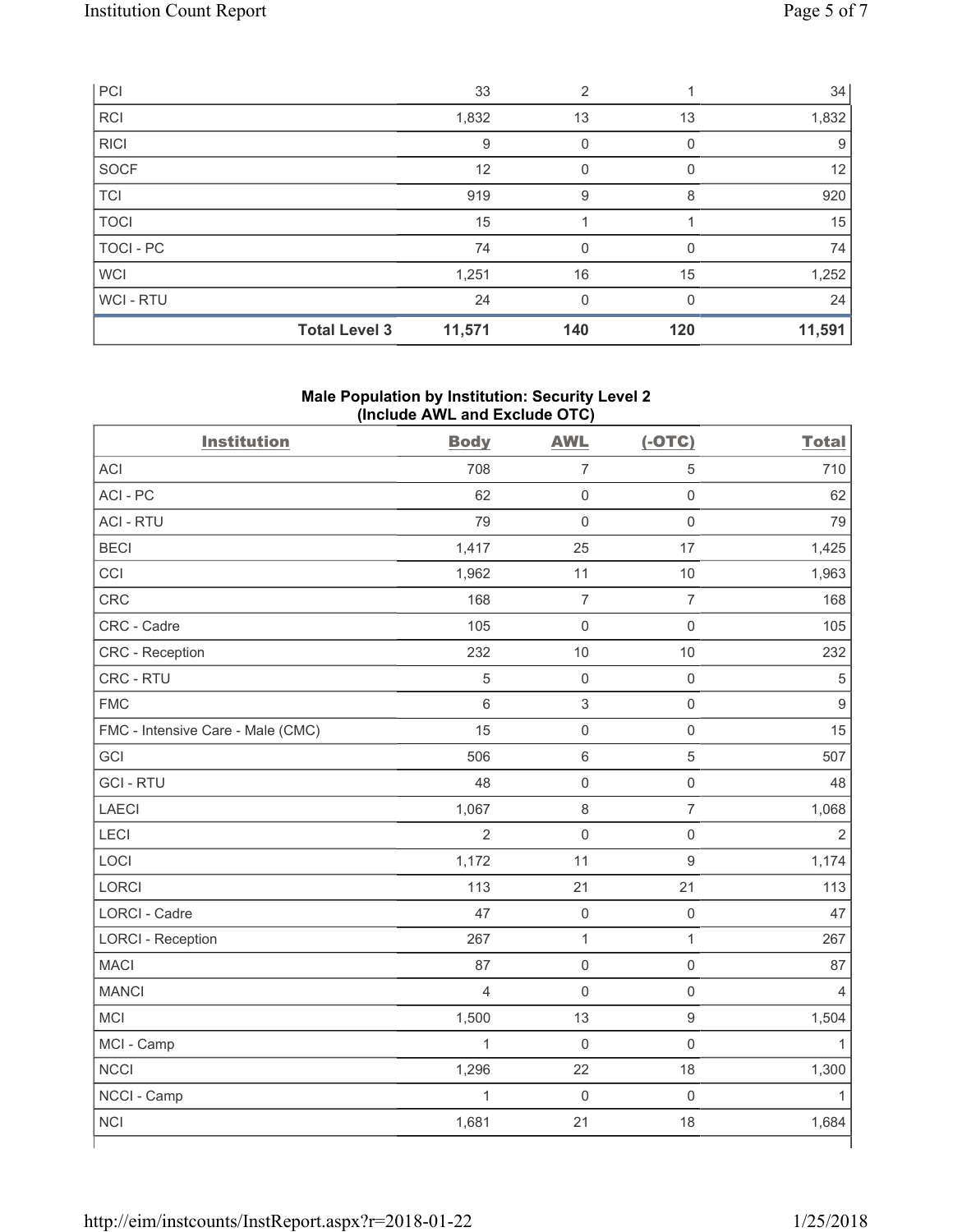| <b>NEOCC</b> |                      |                | 0   | $\Omega$ |             |
|--------------|----------------------|----------------|-----|----------|-------------|
| <b>OSP</b>   |                      |                | 0   |          |             |
| PCI          |                      | 746            | 8   |          | 753         |
| <b>RCI</b>   |                      | 212            | 4   | 3        | 213         |
| <b>RICI</b>  |                      | 1,518          | 27  | 22       | 1,523       |
| SCI          |                      | 797            | 13  |          | 803         |
| SOCF         |                      | $\overline{2}$ | 0   |          | 2           |
| <b>TCI</b>   |                      | 3              | 0   | 0        | 3           |
| <b>TOCI</b>  |                      | $\mathbf{0}$   |     |          | $\mathbf 0$ |
| <b>WCI</b>   |                      | 3              | 0   |          | 3           |
|              | <b>Total Level 2</b> | 15,834         | 219 | 171      | 15,882      |

# **Male Population by Institution: Security Level 1 (Include AWL and Exclude OTC)**

| <b>Institution</b>                | <b>Body</b>    | <b>AWL</b>          | $(-OTC)$                  | <b>Total</b>   |
|-----------------------------------|----------------|---------------------|---------------------------|----------------|
| <b>ACI</b>                        | 635            | $\,6\,$             | $\mathbf{1}$              | 640            |
| ACI-PC                            | $\overline{2}$ | $\mathsf 0$         | $\mathsf 0$               | $\overline{2}$ |
| <b>ACI - RTU</b>                  | 35             | $\mathbf 0$         | $\mathsf 0$               | 35             |
| <b>BECI</b>                       | 788            | 14                  | $\overline{4}$            | 798            |
| <b>BECI - Camp</b>                | 492            | $\mathbf 0$         | $\mathbf 0$               | 492            |
| CCI                               | 630            | $\mathbf{1}$        | $\mathsf 0$               | 631            |
| <b>CRC</b>                        | 105            | $\,$ 6 $\,$         | $\,6\,$                   | 105            |
| CRC - Reception                   | 110            | $\,$ 5 $\,$         | $\ensuremath{\mathsf{3}}$ | 112            |
| CRC - RTU                         | $\mathbf{1}$   | $\mathbf 0$         | $\mathsf 0$               | $\mathbf{1}$   |
| <b>FMC</b>                        | 443            | $\overline{7}$      | $\overline{2}$            | 448            |
| FMC - Intensive Care - Male (CMC) | 24             | $\mathsf{O}\xspace$ | $\mathsf 0$               | 24             |
| GCI                               | 630            | $\,$ 6 $\,$         | $\mathsf 3$               | 633            |
| GCI - Camp                        | 683            | $\mathsf{O}\xspace$ | $\mathbf 0$               | 683            |
| <b>GCI-RTU</b>                    | 10             | $\mathbf 0$         | $\mathsf 0$               | 10             |
| <b>LAECI</b>                      | 686            | $\,$ 5 $\,$         | $\overline{4}$            | 687            |
| <b>LECI</b>                       | $\mathbf{1}$   | $\mathbf{1}$        | $\mathbf{1}$              | $\mathbf{1}$   |
| LECI - Camp                       | 147            | $\mathsf{O}\xspace$ | $\mathsf{O}\xspace$       | 147            |
| LOCI                              | 1,006          | $\mathbf{1}$        | $\mathbf{1}$              | 1,006          |
| <b>LORCI</b>                      | 73             | 10                  | $\boldsymbol{9}$          | 74             |
| <b>LORCI - Cadre</b>              | 10             | $\mathbf 0$         | $\mathsf 0$               | 10             |
| <b>LORCI - Reception</b>          | 201            | $\mathsf{O}\xspace$ | $\mathbf 0$               | 201            |
| MACI - Minimum                    | 1,223          | 17                  | $\,8\,$                   | 1,232          |
| <b>MANCI</b>                      | 16             | 10                  | 5                         | 21             |
| MANCI - Camp                      | 412            | $\overline{2}$      | $\overline{2}$            | 412            |
| <b>MCI</b>                        | 452            | $\overline{4}$      | $\mathbf{1}$              | 455            |